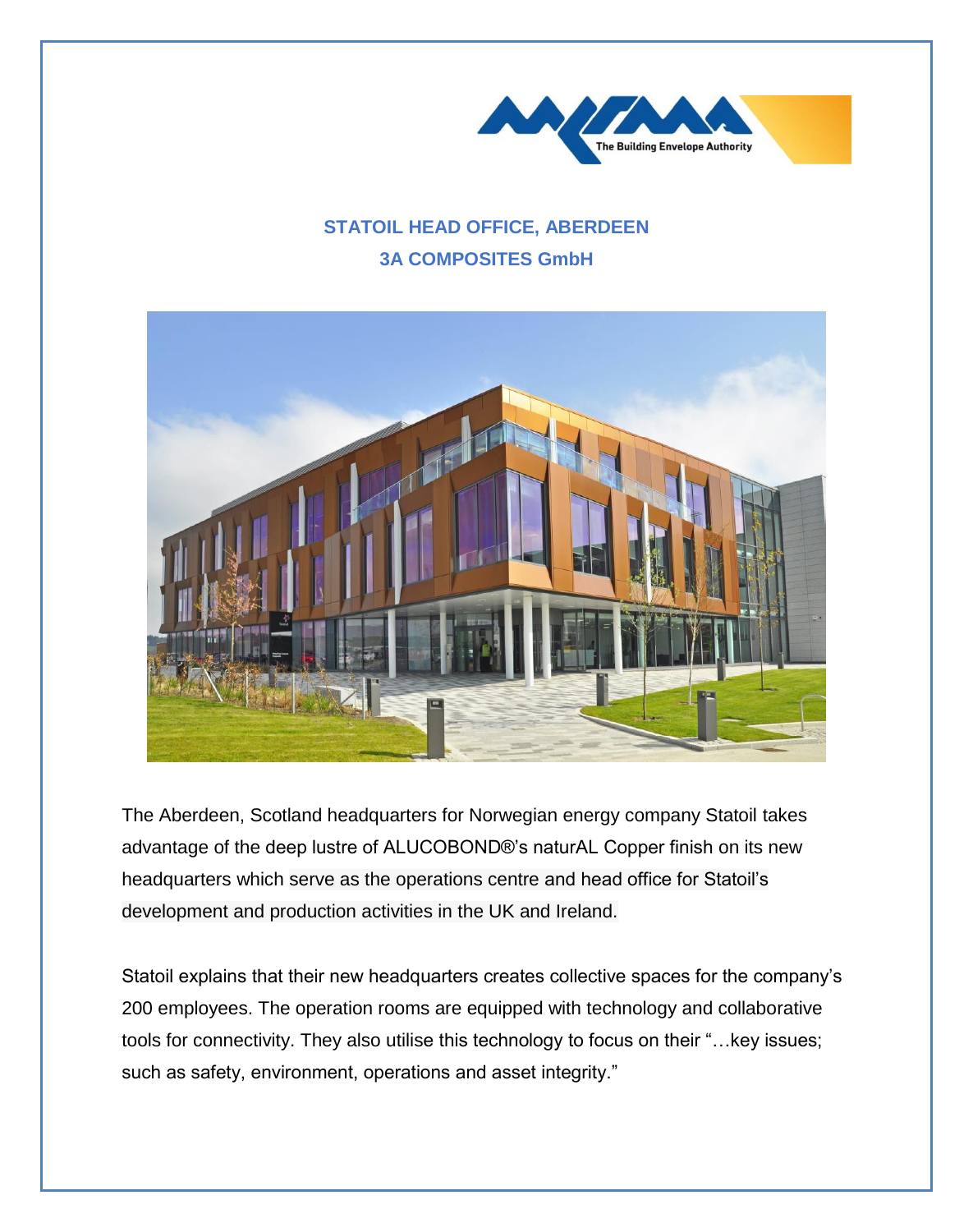The architects at Halliday Fraser Munro worked closely with UK fabricator, Sotech Optima, to create the impressive exterior façade. The bespoke window and cill panels, designed to add depth to the façade against the remaining distending Aluminium Composite Material (ACM). This fabrication technique creates an interesting prismatic effect where the panels change hue based on natural light and focal point, adding a new dimension to the façade. Rustic metal was a purposeful choice of building material for a company focused on utilising natural resources.



The new 60,000 square feet building features both Sotech's Secret Fix FC attachment system and their Through Fix Cassette (TFC) rainscreen system. Sotech explains, "The Sotech Optima FC system was selected for the project due to the precise coordination between panel and substructure that presents a pristine appearance without the use of visible fixings. The TFC rainscreen system was also selected as accurate installation is both simple and speedy."